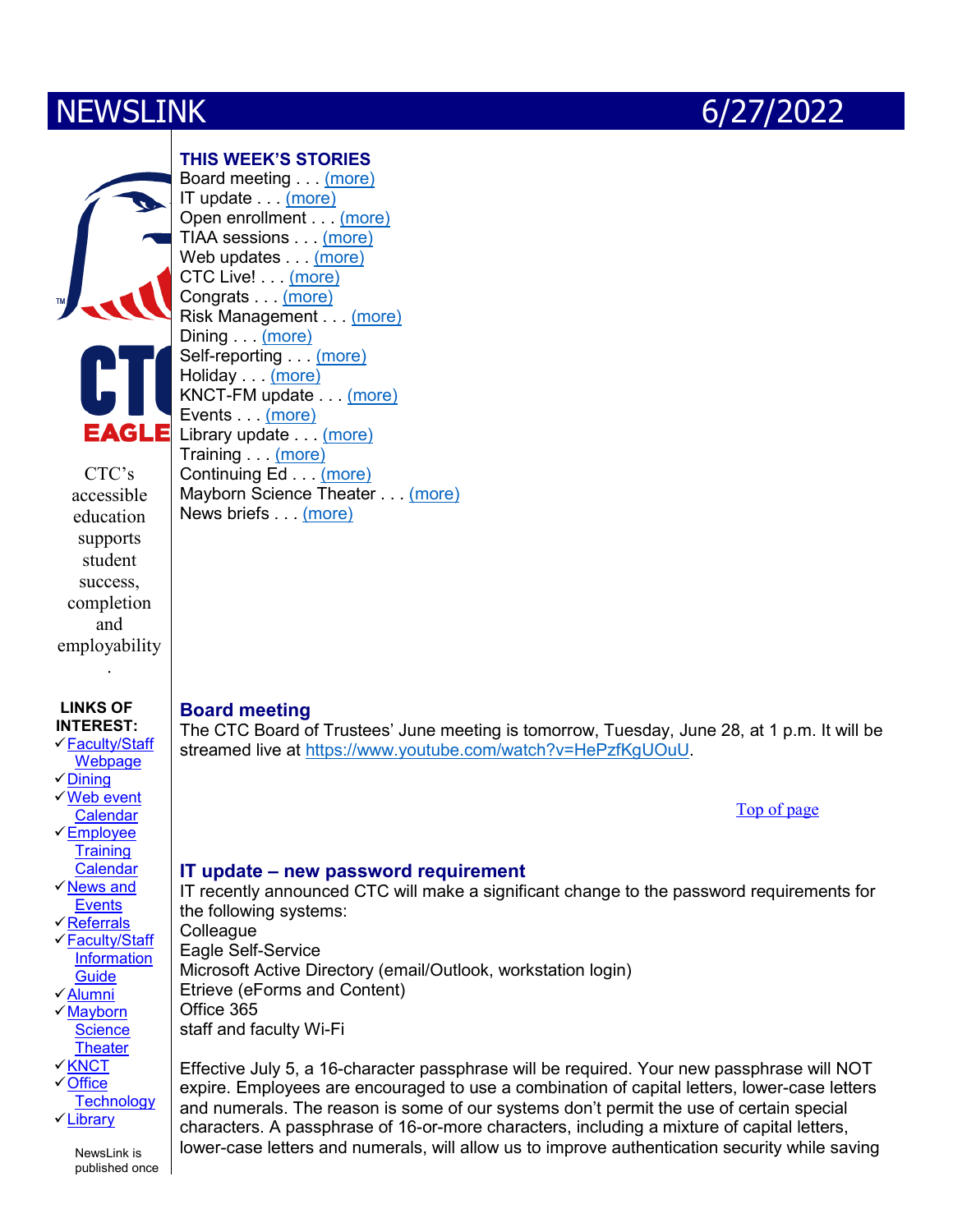a week on Mondays. Submissions are due by the Friday before the article is to run. All submissions are subject to editing to conform to AP style.

the CTC user community from having to tolerate frequent password changes. The only time employees will need to change their passphrase is if they have reason to believe it may have been compromised. In that event, it is important to contact the Help Desk immediately at ext. 3103; email hdesk@ctcd.edu; or ctcd.edu Eaglebot).

[Top of page](#page-0-2)

## **Enrollment Fair**

The Employee Benefits' Enrollment Fair is this Thursday, June 30, from

8 – 11:30 a.m. in the Anderson Campus Center (Bldg. 224), rooms 214 - 215. This is an opportunity to meet the benefit providers and ask any questions you may have before making any enrollment decisions. Representatives from the following providers are scheduled to be available:

Blue Cross and Blue Shield of Texas (the administrator of the CTC HealthSelect Health Plan) Vision

**Dental TexFlex** Texa\$aver Pre-paid Legal Long-Term/Short-Term Disability TIAA

The Employee Benefits' summer open enrollment period is July 4-16. During this time, employees have the opportunity to make changes to optional coverage such as life insurance, dental, vision, short- and long-term disability as well as make changes to health insurance coverage.

The 2023 plan year rate sheets are available at [https://www.ctcfacstaff.ctcd.edu/faculty](https://www.ctcfacstaff.ctcd.edu/faculty-staff/human-resources/employee-benefits/insurance/)[staff/human-resources/employee-benefits/insurance/.](https://www.ctcfacstaff.ctcd.edu/faculty-staff/human-resources/employee-benefits/insurance/)

If you haven't received information from ERS regarding your current coverage, your statements will arrive soon. If your email and mailing addresses are not up to date, please send your address changes through Etrieve so Employee Benefits can make the updates. For more information, contact Delores (Annette) Fay at ext. 1305 or email delores.fay@ctcd.edu.

[Top of page](#page-0-2)

# <span id="page-1-0"></span>**TIAA counseling sessions**

Employee Benefits announced TIAA counseling sessions for participants of the Qualified and Supplemental Pension Plans are available from 8:30 a.m. – 4:30 p.m. on the following dates. Appointments are limited and employees can schedule an appointment online at www.tiaa.org/schedulenow or call toll-free 800-732-8353, Monday – Friday, 8 a.m. to 8 p.m. EST. Sessions will be held on the following dates at Human Resources (Bldg. 557), Room C118. Wednesday, June 29

Tuesday, July 5 Wednesday, July 6 \*Thursday, August 4 \*Friday, August 12 Tuesday, September 6 Wednesday, September 7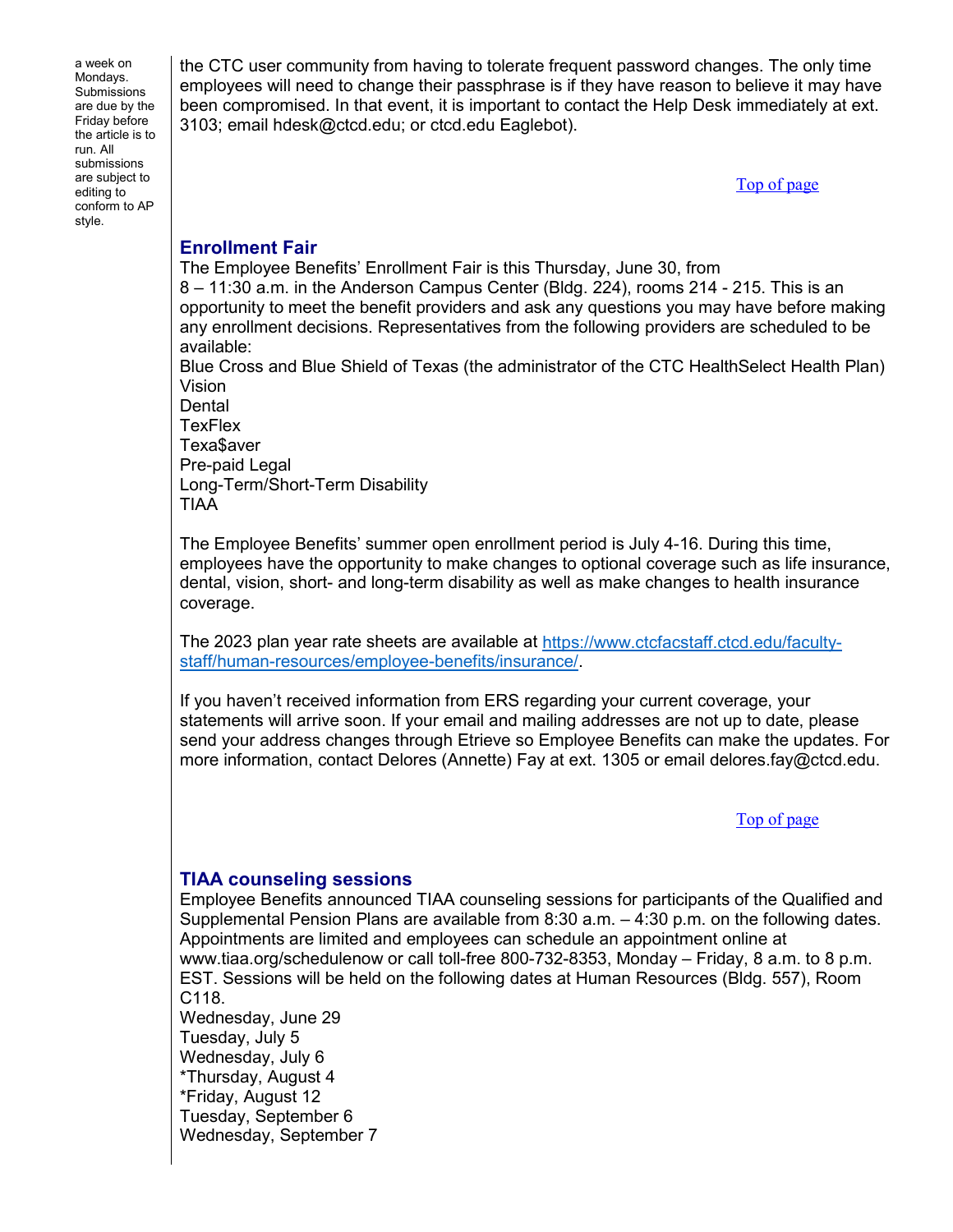\*phone/virtual counseling preferred – phone and email needed

For more information, contact Sandra Alvarez at ext. 1416.

[Top of page](#page-0-2)

## <span id="page-2-0"></span>**Web updates**

All official CTC departments and offices are requested to review and update their online content. The Mura system user in your area should make all necessary updates to the web content (documents, images, text and pages). Content types with a Display or Nav set to No should be reviewed and deleted. Please use this time to check your web content for readability.

If you are not a Mura system user, but you see where updates are needed, please contact eburton@ctcd.edu.

[Top of page](#page-0-2)

## <span id="page-2-1"></span>**CTC Live!**

The next CTC Live! is scheduled for this Wednesday, June 29 at 2 p.m. and will feature the Testing Center. Watch on Facebook or participate at [https://ctc4.me/TestingCenter.](https://ctc4.me/TestingCenter)

[Top of page](#page-0-2)

#### <span id="page-2-2"></span>**Congrats**

Congratulations to Kerwin Flaherty, professor – Office Technology, who recently completed the Leadership Killeen cohort.

[Top of page](#page-0-2)

#### <span id="page-2-3"></span>**Risk Management update**

Risk Management announced its office has relocated the Mayborn Science Theater, (Bldg. 267), Room 230. The office phone numbers remain the same.

The department's June newsletter focuses on National Safety Month and provides resources and information on where we can improve workplace and campus safety. It is is available at:

[https://www.ctcfacstaff.ctcd.edu/sites/ctcfacstaff/assets/File/Risk%20Management/Risk%20Ma](https://www.ctcfacstaff.ctcd.edu/sites/ctcfacstaff/assets/File/Risk%20Management/Risk%20Management%20News/RMT%20JUNE%202022.pdf) [nagement%20News/RMT%20JUNE%202022.pdf.](https://www.ctcfacstaff.ctcd.edu/sites/ctcfacstaff/assets/File/Risk%20Management/Risk%20Management%20News/RMT%20JUNE%202022.pdf)

[Top of page](#page-0-2)

## <span id="page-2-4"></span>**Great Western**

Great Western Dining breakfast, lunch and dinner services are now available. Lunch is available from 11 a.m. – 2 p.m., Monday–Friday. Lunch delivery service is also available.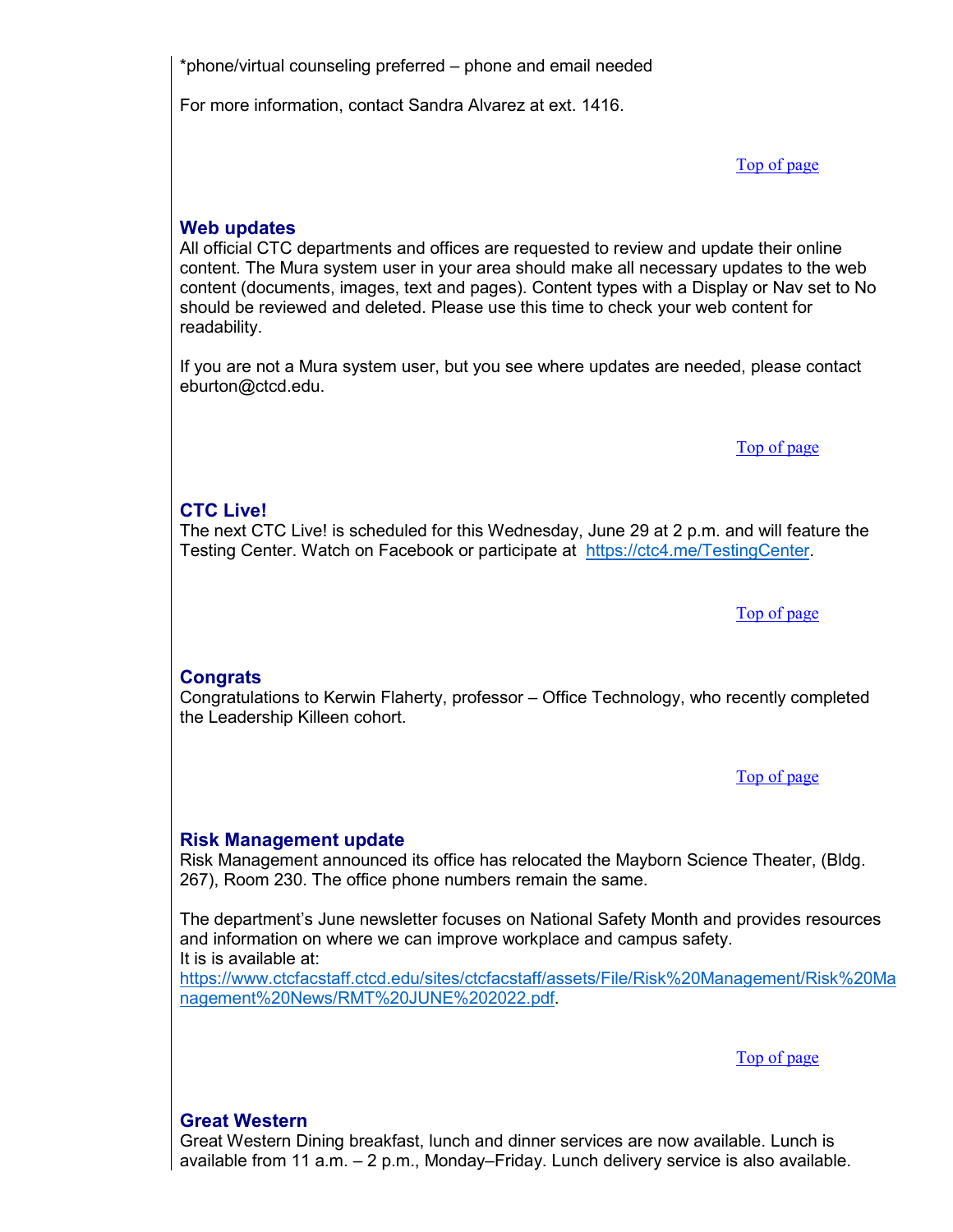Dinner is served from  $4:30 - 6:30$  p.m., Monday–Thursday. The snack bar is open 7 a.m.  $-6$ p.m., Monday–Thursday and 7 a.m. – 2 p.m. on Friday. This week's menu is available [here.](https://www.ctcd.edu/sites/ctcd/assets/File/NewsEvents/Great%20Western%20Dining%20menu.pdf)

[Top of page](#page-0-2)

## **Self-reporting**

HR reminds all CTC employees they are required to immediately self-report any type of COVID-19 related exposure, including if exposure occurs during nights and weekends. COVID-19 exposures include those involving you and other co-workers, students, customers, vendors, family members, friends and all others. If you are exposed, do not come to work/campus. If you are at work, you must leave work/campus immediately and fill out the COVID-19 Employee Self Reporting Form in Etrieve. When filling out the form, please use an email address in which you have constant access.

For all employee COVID-19 related questions or concerns, please contact Jackie Thomas, EEO, via email at jacqueline.thomas@ctcd.edu or call ext. 1391.

[Top of page](#page-0-2)

## <span id="page-3-0"></span>**Holiday**

Central Texas College will be closed Monday, July 4 in observance of the Independence Day holiday. Administrative offices will reopen and classes resume on Tuesday, July 5.

[Top of page](#page-0-2)

## <span id="page-3-1"></span>**KNCT update**

Take a 90-second trip through the history of recorded sound with "Sound Beat," weekdays at 10:30 a.m. and 1:30 p.m. The show highlights the holdings of the Belfer Audio Laboratory and Archive. Belfer is part of Syracuse University Libraries' Special Collections Research Center and is one of the largest sound archives in the United States. Each "Sound Beat" episode focuses on one particular recording from the Archive and provides a backstory detailing its place in recording history.

[Top of page](#page-0-2)

## <span id="page-3-2"></span>**Events calendar**

To keep up with the latest CTC events, visit the online Calendar of Events at <https://www.ctcd.edu/locations/central-campus/campus-activities-calendar/> or the list of events at [https://www.ctcd.edu/news-events/texas-campus-news/events-calendar1/.](https://www.ctcd.edu/news-events/texas-campus-news/events-calendar1/)

[Top of page](#page-0-2)

<span id="page-3-3"></span>**Library update**

June 29: Virtual Night Sky Tour featuring Warren Hart, astronomer; 12-1 p.m.; [https://www.facebook.com/CTCHMLibrary.](https://www.facebook.com/CTCHMLibrary)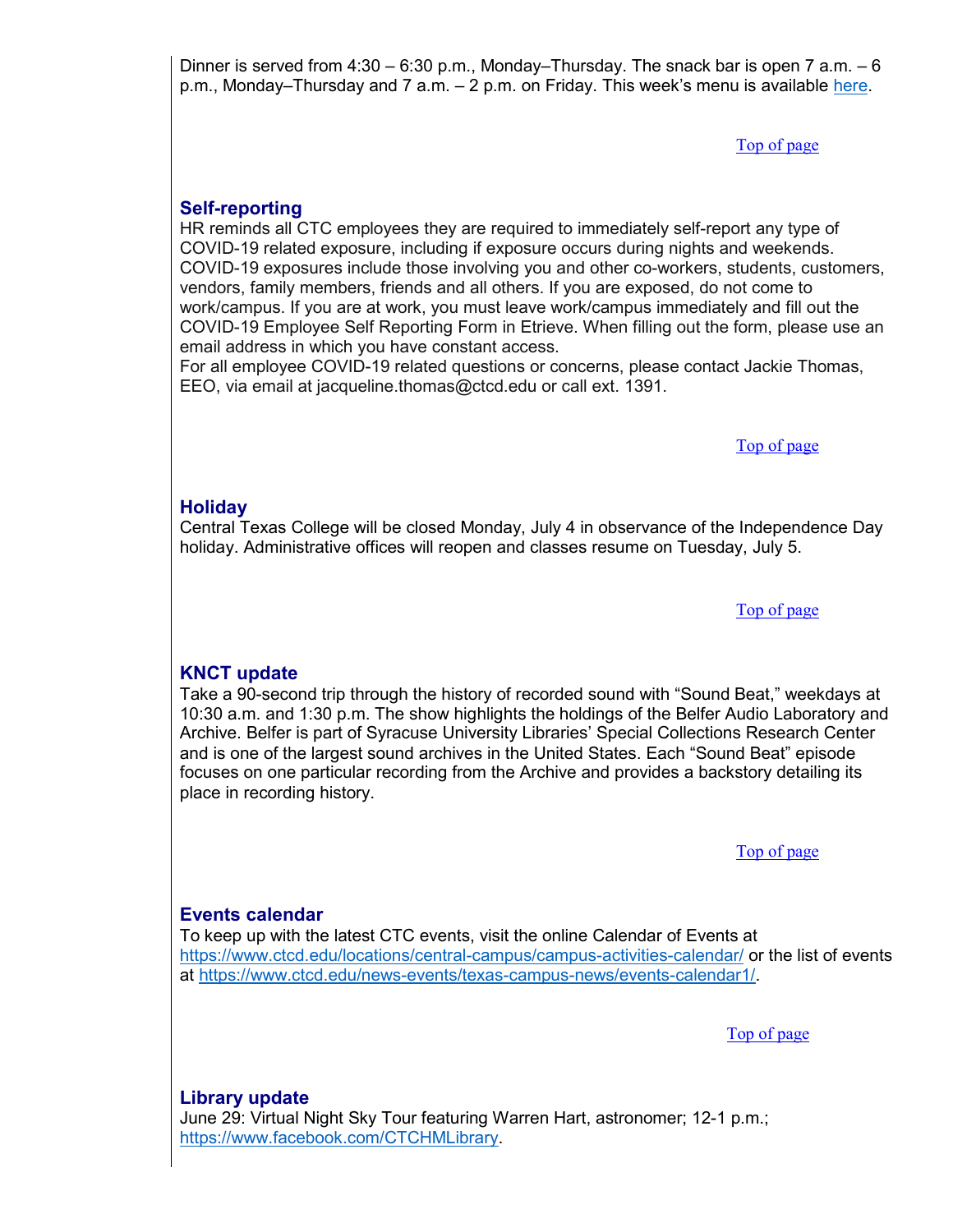The library is recruiting CTC employees from all campus locations to participate in the annual Campus Bowl scheduled for July 13. Play for prizes in a virtual tournament game show. Which campus knows the most random stuff? Register at [https://forms.gle/X4vv5VY7hPKK63Cw5.](https://forms.gle/X4vv5VY7hPKK63Cw5) For more information, call the Hobby Memorial Library at ext. 1475. Watch last year's campus bowl at [https://fb.watch/cWHVmzteWh/.](https://fb.watch/cWHVmzteWh/)

[Top of page](#page-0-2)

## <span id="page-4-0"></span>**Employee Training Schedule**

July 7: Intermediate Excel; 8 a.m. – 12 p.m.; Bldg. 557, Room C137 July 12: MURA Web Training; 8- 10 a.m.; Bldg. 557. Room C137 July 21: Prezi Basics; 8 a.m. – 12 p.m.; Bldg. 557, Room C137

To register for classes or more information, call ext. 1333.

[Top of page](#page-0-2)

## <span id="page-4-1"></span>**Continuing Education**

The Continuing Education summer 2022 course schedule is available online. A variety of professional development, workforce training and personal enrichment courses are available. College for Kids classes are also available. Several of the upcoming courses include: June 29: Aqua Toning w/Kat; M/W through July 20; 5:30 – 6:30 p.m.; \$29 July 9: Grilling vs. Barbecuing; 11 a.m. – 4 p.m.; \$75 July 11: Introduction to American Improv Belly Dance; M/W through August 3; 6-7 p.m.; \$39 July 11: American Improv Belly Dance – Intermediate; M/W through August 3;  $7:15 - 8:15$  p.m.; \$39 July 15: Date Night (cooking); 4-9 p.m.; \$75 July 15: Yoga Under the Stars: 6-7 p.m.; \$19

For a complete course schedule and lineup of College for Kids classes, visit [https://www.ctcd.edu/sites/ctcd/assets/File/Students/CE/OFFICIAL%20CE%20Summer%2020](https://www.ctcd.edu/sites/ctcd/assets/File/Students/CE/OFFICIAL%20CE%20Summer%202022.pdf) [22.pdf.](https://www.ctcd.edu/sites/ctcd/assets/File/Students/CE/OFFICIAL%20CE%20Summer%202022.pdf) To register for any class, call ext. 1586.

[Top of page](#page-0-2)

#### <span id="page-4-2"></span>**Mayborn Science Theater**

This week's weekday matinees: Tuesday, June 28: 2:30 p.m. – "Dynamic Earth" 3:30 p.m. – "Flying Monsters" Thursday, June 30: 2:20 p.m. – "Tales of the Maya Skies" 3:30 p.m. – "Pandas: The Journey Home"

The Saturday show schedule: 11 a.m. – "Kaluoka'hina: The Enchanted Reef" 12 p.m. – "Jillian's Travels: Safari So Good" 1 p.m. – "Ningaloo: Australia's Other Great Reef" 2:30 p.m. – "Flying Monsters" 3:30 p.m. – "The Cowboy Astronomer" 4:30 p.m. – "Space Park 360: Infinity"